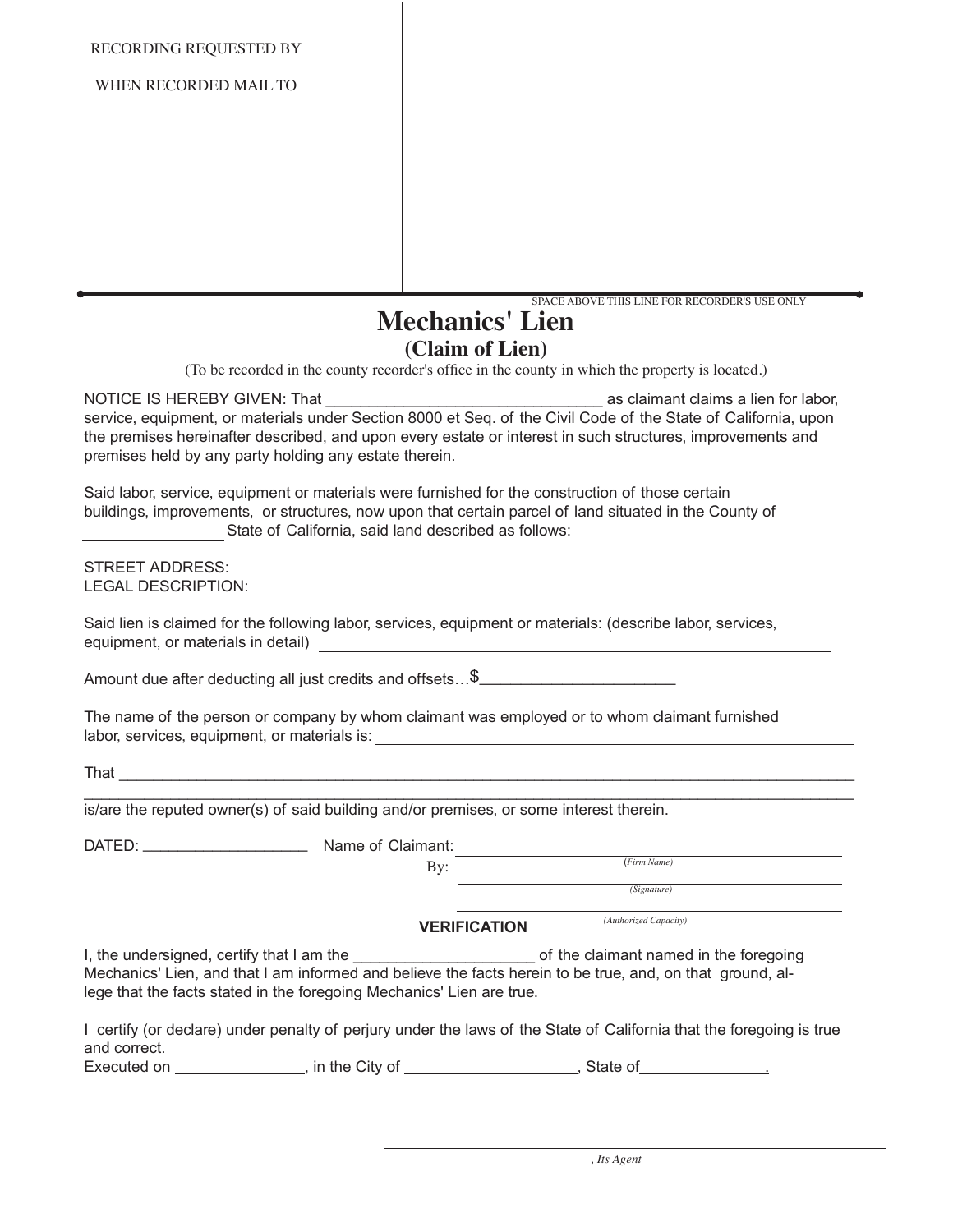# **NOTICE OF MECHANICS LIEN ATTENTION!**

**Upon the recording of the enclosed MECHANICS LIEN with the county recorder's office of the county where the property is located, your property is subject to the filing of a legal action seeking a court-ordered foreclosure sale of the real property on which the lien has been recorded. That legal action must be filed with the court no later than 90 days after the date the mechanics lien is recorded.** 

**The party identified in the mechanics lien may have provided labor or materials for improvements to your property and may not have been paid for these items. You are receiving this notice because it is a required step in filing a mechanics lien foreclosure action against your property. The foreclosure action will seek a sale of your property in order to pay for unpaid labor, materials, or improvements provided to your property. This may affect your ability to borrow against, refinance, or sell the property until the mechanics lien is released.** 

**BECAUSE THE LIEN AFFECTS YOUR PROPERTY, YOU MAY WISH TO SPEAK WITH YOUR CONTRACTOR IMMEDIATELY, OR CONTACT AN ATTORNEY, OR FOR MORE IN-FORMATION ON MECHANICS LIENS GO TO THE CONTRACTORS' STATE LICENSE BOARD WEB SITE AT www.cslb.ca.gov.**

> **PROOF OF SERVICE AFFIDAVIT California Civil Code section, (% fllfi+L'UbX'fWL**

#### **AFFIDAVIT FOR SERVICE ON THE OWNER**

California Civil Code Section 8416 (a)(7) and (c)(1)

I, I, the same of the same of the same of the served a copy of this interval and  $I$  served a copy of this Mechanics' Lien and Notice of Mechanics' Lien by registered mail, certified mail, or first-class mail, evidenced by a certificate of mailing, postage prepaid, addressed to the owner(s) or reputed owner(s) of the property: Name and title of person or entity served: **we are all that the set of person or entity served**: Service Address: Said service address is the owner's residence, place of business, or address shown by

the building permit on file with the permitting authority for the work.

Executed on \_\_\_\_\_\_\_\_\_\_\_\_\_\_\_\_\_\_\_\_\_\_\_, at \_\_\_\_\_\_\_\_\_\_\_\_\_\_\_\_\_\_\_\_\_\_\_, \_\_\_\_\_\_\_\_.

| н<br>e.      |  |
|--------------|--|
| .,<br>w<br>× |  |
|              |  |

By:\_\_\_\_\_\_\_\_\_\_\_\_\_\_\_\_\_\_\_\_\_\_\_\_\_